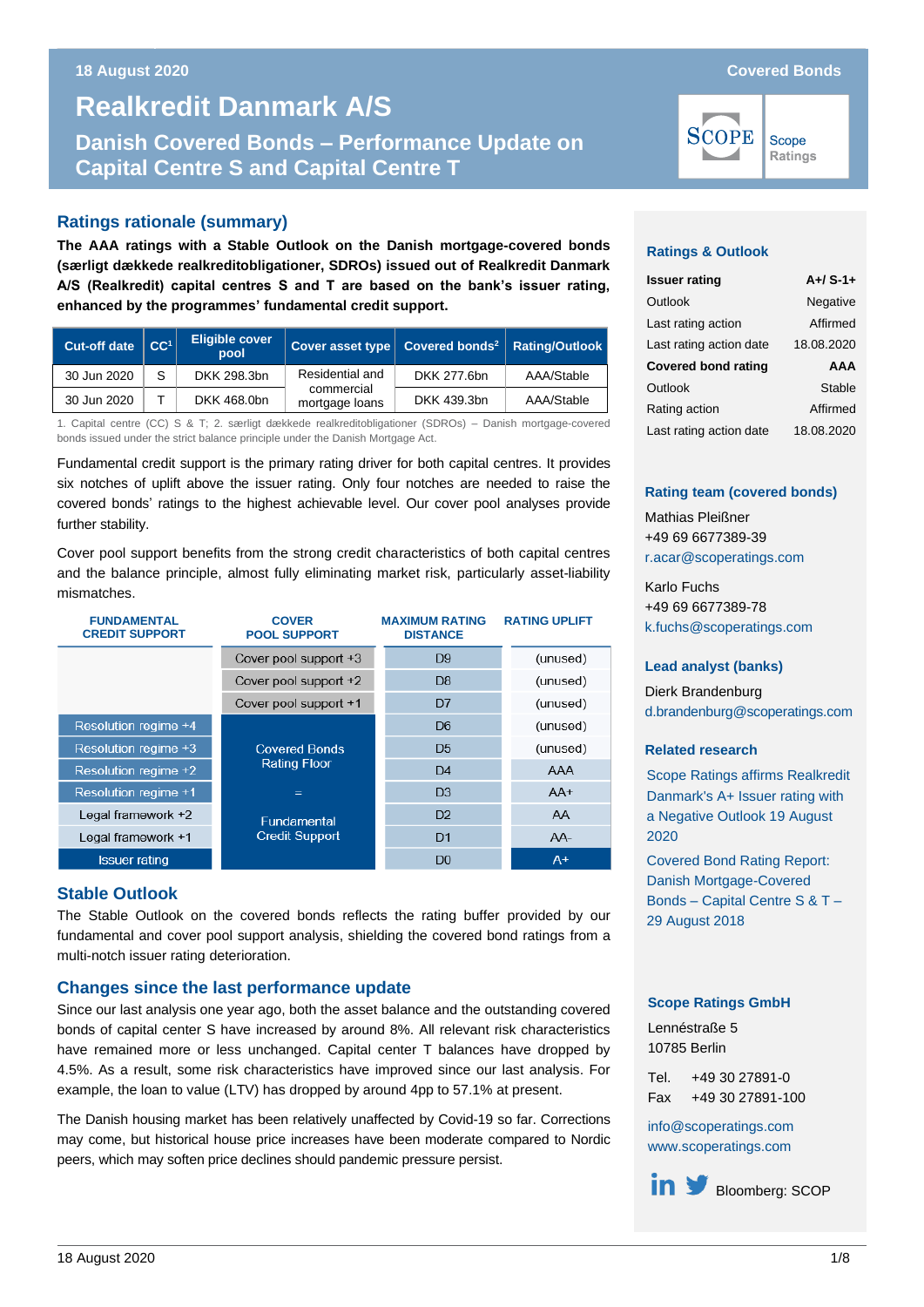

**Danish Covered Bonds – Performance Update on Capital Centre S and Capital Centre T**

**Realkredit, a core subsidiary of the Danske Bank Group**

#### **The issuer**

We have assigned A+ ratings to Realkredit Danmark A/S, the issuer of the rated mortgage-covered bonds, with a Negative Outlook. Realkredit is the second-largest Danish mortgage bank, with a market share of 25% of Danish mortgage lending. It is a core subsidiary of the Danske Bank Group, acting as the group's specialised mortgage bank in its domestic market. Realkredit's stand-alone financial profile is supported by strong asset quality, high capitalisation and its position as a major covered bond issuer in Denmark. Nevertheless, margins and market share are under pressure at a time when prudential requirements are rising.

For further details on the bank's credit analysis see [www.scoperatings.com.](http://www.scoperatings.com/)

#### **Covered bond structure**

**Figure 1: On-balance sheet issuance structure**



Source: Scope, Realkredit Danmark

Realkredit operates as a specialised mortgage bank, originating the majority of domestic mortgage loans within Danske Group. The loans are refinanced using SDROs, with issuances governed by the Danish Mortgage Act and supervised by Denmark's Financial Supervisory Authority (Finanstilsynet).

#### **Fundamental credit support analysis**

Ratings for the SDROs issued out of capital centres S and T are primarily supported by a six-notch credit uplift provided by the fundamental legal and resolution framework for Danish covered bonds. This enhances the ratings to their highest achievable level (AAA). Cover pool support is therefore not needed.

Two notches of credit differentiation result from our legal framework analysis. This is driven by the benefits afforded by Denmark's covered bond framework, which we consider one of Europe's strongest, particularly due to the strict 'balance principle' applicable to SDROs. Our resolution regime analysis provides an additional four-notch uplift. It reflects the programmes' preferential status and exclusion from bail-in, our view on the resolvability and likely maintenance of Realkredit in the hypothetical scenario of regulatory intervention in the bank, and the very high importance of covered bonds in Denmark, where a strong domestic stakeholder group maintains confidence in the high credit quality of the covered bonds. For more information see als[o related research.](https://www.scoperatings.com/#search/research/detail/157781EN)

**Full fundamental credit support of six notches**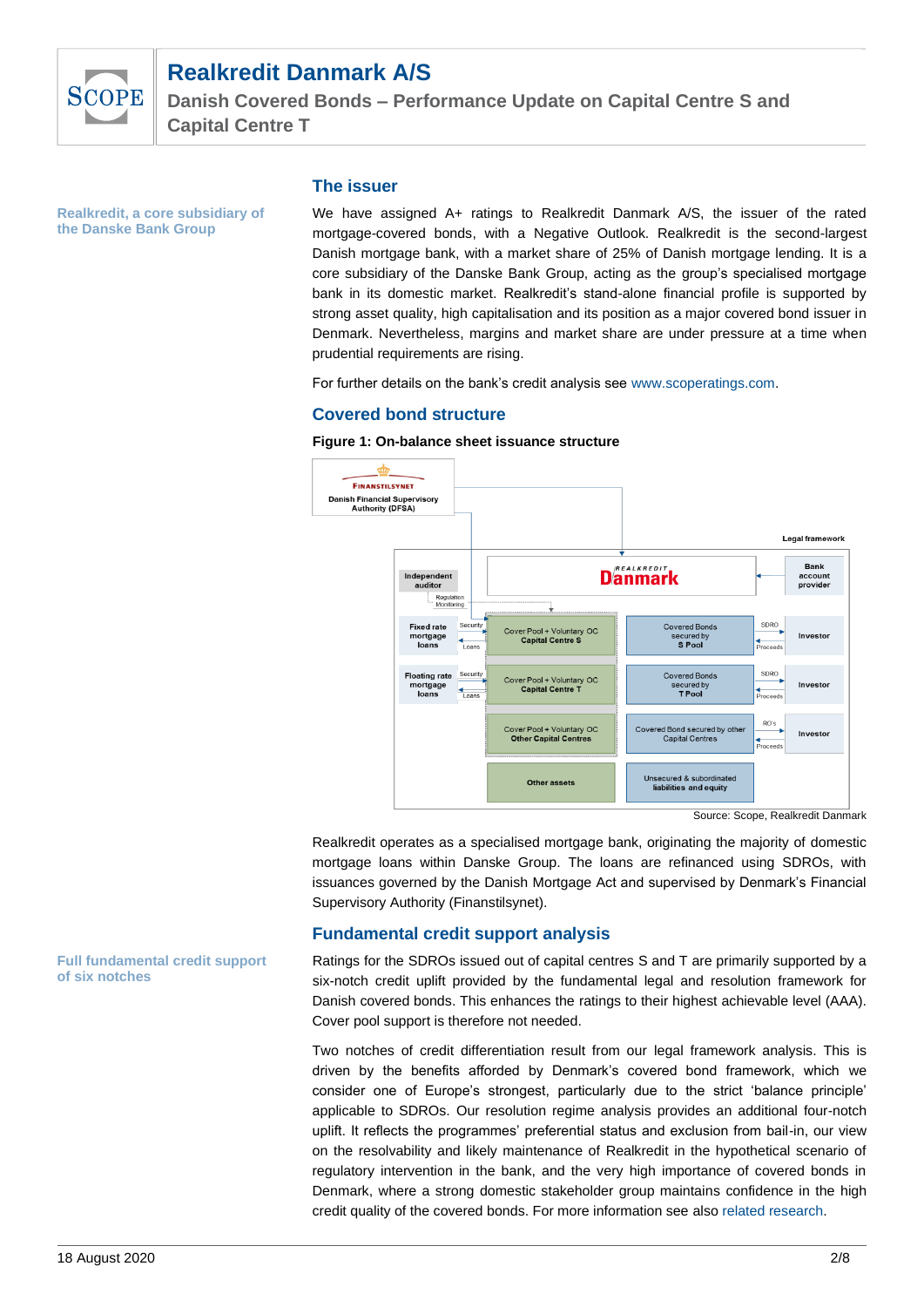

**Danish Covered Bonds – Performance Update on Capital Centre S and Capital Centre T**

| <b>Pool characteristics</b> |       |       |  |  |  |
|-----------------------------|-------|-------|--|--|--|
| <b>Capital centre</b>       | s     | т     |  |  |  |
| Balance (DKK bn)            | 298.3 | 468.0 |  |  |  |
| Residential (%)             | 74.7  | 65.8  |  |  |  |
| Commercial (%)              | 18.4  | 28.1  |  |  |  |
| Substitute (%)              | 6.9   | 6.1   |  |  |  |

#### **General information**

| <b>Capital centre</b> | s     | т               |
|-----------------------|-------|-----------------|
| No. of exposures      |       | 166,829 232,428 |
| Avg expos ('000)      | 1,788 | 2.013           |
| Top 10 (%)            | 1.0   | 1.7             |
| Remaining life (y)    | 24    | 22              |
| LTV (%)               | 59.5  | 57.1            |

#### **Interest rate type (%)**

| <b>Capital centre</b> | S    |     |
|-----------------------|------|-----|
| Floating              | 1.2  | 100 |
| Fixed                 | 98.8 | ი   |

#### **Repayment type (%)**

| <b>Capital Centre</b> | s    |      |  |
|-----------------------|------|------|--|
| <b>Bullet</b>         | 25.4 | 51.8 |  |
| Amortising            | 74.6 | 48.2 |  |

#### **Cover pool analysis**

The programmes' fundamental credit support of up to six notches already provides the highest ratings. It is the key rating driver and, as such, cover pool support is not needed. However, we still assess whether or not cover pool support could further stabilise the ratings. Cover pool support could stabilise the current AAA ratings even if the bank was downgraded to BBB-. Accordingly, an additional three-notch cover pool uplift is likely to be warranted for both programmes if the current level of overcollateralisation is maintained.

#### **Cover pool composition**

Both capital centres are predominantly secured by Danish commercial and residential mortgage loans denominated in Danish kroner. As of June 2020, only 0.6bps of mortgage loans in capital centre S are denominated in euros. For capital centre T, 2.7% are denominated in Swedish kroner, 1.2% in euros, and 1.2% in Norwegian kroner.

Both pools are highly granular with 166,829 mortgage loans for capital centre S and 232,428 for capital centre T as of June 2020. The top 10 borrowers account for 1.0% in capital centre S and 1.7% in capital centre T, respectively.

Since our last analysis as of 30 March 2019, the asset balance of capital centre S has increased by around 8% and decreased by 4.5% for capital centre T over the same time period. Furthermore, the overall LTV dropped by 3.7 percentage points down to 57.1% for capital centre T, while remaining relatively stable at 59.5% (from 60.3%) for capital centre S.

The main, and most important, difference between the two capital centres is the interest rate fixing: 98.8% of the mortgage loans in capital centre S are fixed for life; all of the loans in capital centre T are floating-rate and reset loans (adjustable rate mortgages), most of which have reset periods of under five years.

The share of commercial loans in capital centre S remains lower. Residential mortgage loans account for 74.7% of the total asset balance. If we include private rental residential, cooperative housing and subsidised housing, residential accounts for only 89% of the total asset balance in capital centre S, and 65.8% and 73.7% (if private rental residential included) in capital centre T, respectively.







#### Source: Scope Ratings, Realkredit Danmark Source: Scope Ratings, Realkredit Danmark

#### **Asset risk analysis**

The credit quality of the two granular capital centres is strong. Changes in our lifetime mean default rate of 3.9% (from 3.1%) for capital centre S and 3.2% (from 2.6%) for capital centre T, respectively, result from less credit given to historical cure rates. Stronger recovery rates for capital centre T were driven by lower LTVs, while those for capital centre S remained unchanged.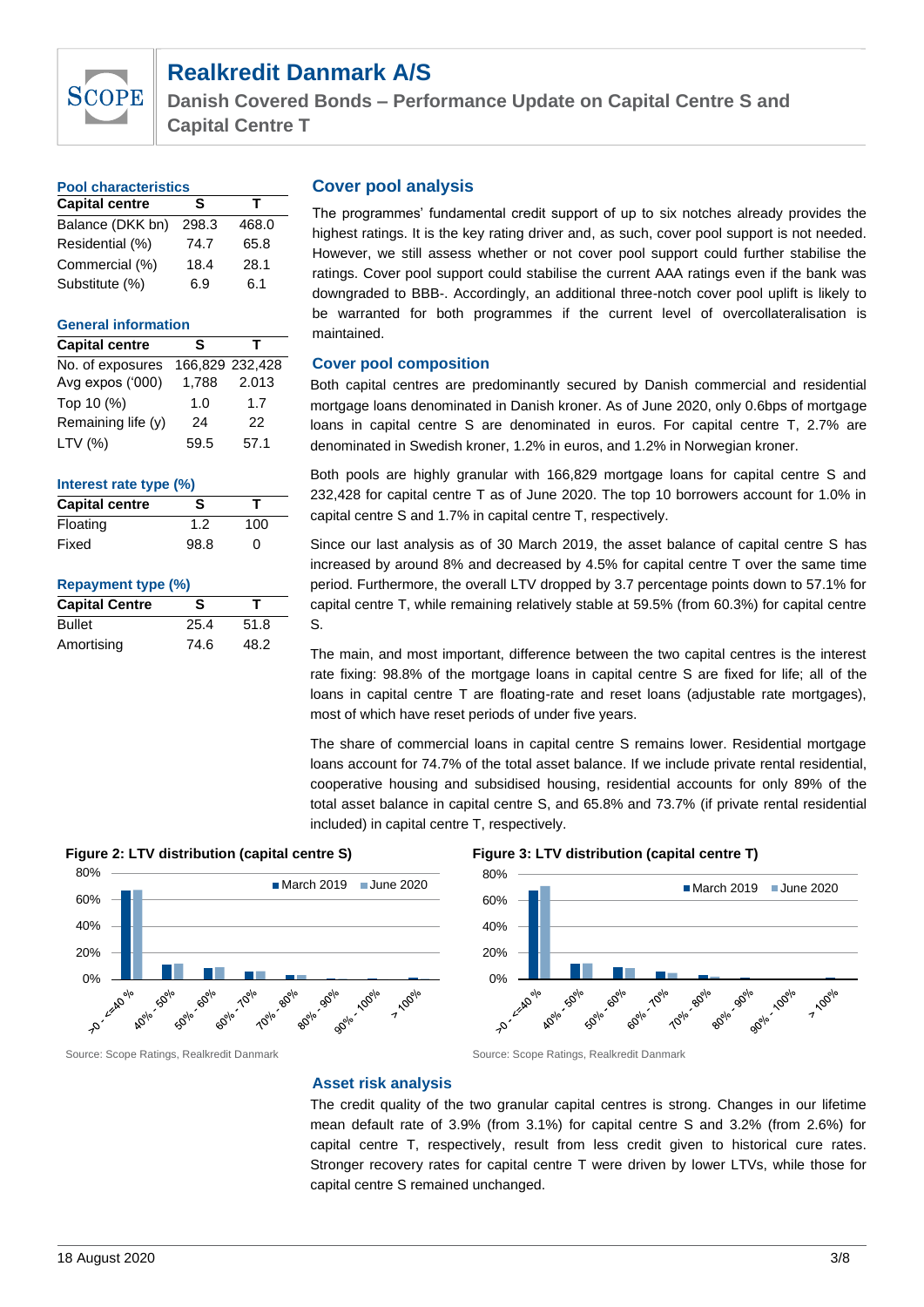

Our projection of default on mortgage loans uses an inverse Gaussian distribution, based on available credit performance data provided by the bank (in particular 90+dpd vintage data) and benchmarking. While the updated vintage data did not show any material changes in the performance of the mortgage assets, we limited the benefit we gave to the historical cure rates of defaulted loans to 50% (from up to 64%). This was done to reflect a rating dependency on cure rates and to address uncertainties around default volatility driven by Covid-19.

Despite the higher share of commercial loans and exposure to interest rate movements from adjustable rate mortgage loans, capital centre T benefits from a lower lifetime default probability than capital centre S. This is driven by its higher seasoning, positively affecting lifetime defaults.

We assumed a volatility of defaults (weighted average coefficient of variation) of 50% for capital centre S and 75% for capital centre T. Assumptions for capital centre T incorporate a potential increase in borrower defaults if margins increase by up to 500bps – in the event that a covered bond's refinancing fails. Capital centre S is not exposed to refinancing risk because loans are fixed rate for life.

We estimated a weighted average recovery rate for capital centre S ranging from 92.1% (from 93.0%) for the base case to 74.7% (from 75.3%) for the most stressful scenario; for capital centre T, the respective figures are 94.7% (from 93.5%) and 77.1% (from 74.4%). This translates into a mean loss rate for capital centre S of 0.31% (from 0.22%) in the base case and 0.99% (from 0.77%) in the most stressful scenario; for capital centre T, these were unchanged at 0.17% and 0.73% (from 0.67%), respectively.

#### **Cash flow risk analysis**

The overcollateralisation supporting the AAA ratings is 0% for both pools and is based on fundamental support only. Consequently, cover pool support does not constitute a rating driver.

To test the stability of the ratings we established the overcollateralisation levels needed to support the current rating uplift. We performed a full analysis supported by the detailed data provided by Realkredit. Our analysis showed that the cover pool support could stabilise the current AAA ratings even if the bank was downgraded by up to five notches to BBB-.

The main risk driver from the cover pool is credit risk, but this remains low reflecting the strong credit quality of the two pools.

Aided by the balance principle, market risks mainly result from minimum, regulatory and voluntary overcollateralisation, but are negligible in terms of the total balance and remaining term.

Asset sales due to asset-liability mismatches from remaining hard bullet bonds do not constitute a risk driver due to their immateriality. Around 1.0% (from 3.3%) of bonds in capital centre T are grandfathered hard-bullet bonds as they were issued before the March 2014 legal amendment introducing soft bullets. Around 0.2% (from 1.2%) of bonds in capital centre S were issued as hard-bullet bonds.

**Strong credit quality translates into mean loss rates below 1% for both programmes**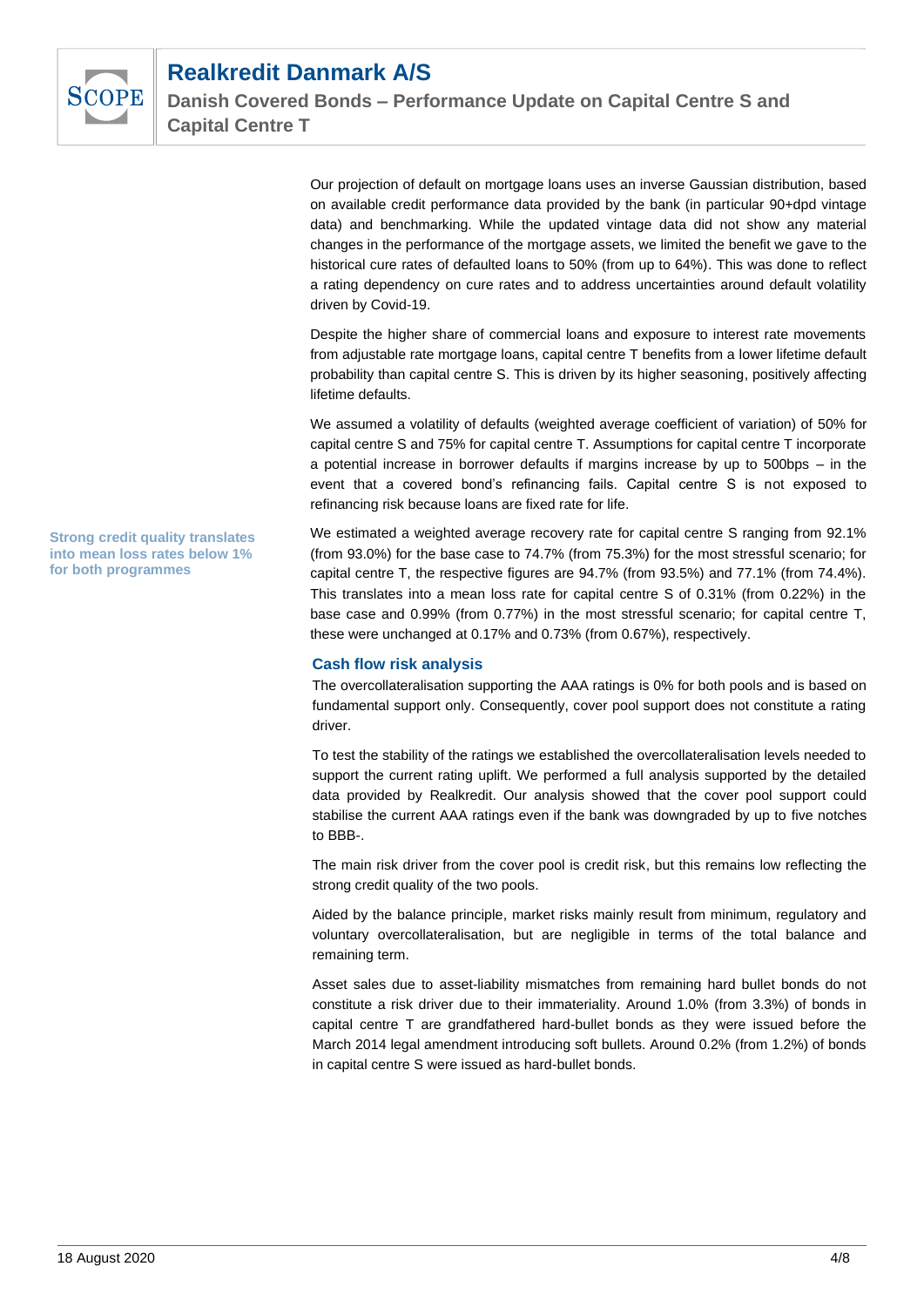**SCOPE** 

**Danish Covered Bonds – Performance Update on Capital Centre S and Capital Centre T**



#### **Availability of overcollateralisation**

Realkredit's covered bond ratings are wholly supported by fundamental factors and therefore do not rely on the issuer's ability and willingness to provide overcollateralisation above the legal minimum. The current ratings would allow the provided overcollateralisation to be fully take into account, however.



#### **Figure 6: Overcollateralisation (capital centre S) Figure 7: Overcollateralisation (capital centre T)**



cover pool SDRO CC-T overcollateralisation (RHS)

0%

**1020-2020** 

3%

5% 8% 10%

**Main counterparty exposure relates to Realkredit**

#### **Country risk does not affect the ratings**

**No direct impact from ESG**

# **Other risk considerations**

The rated covered bonds have counterparty exposures to the issuer, as well as to its parent as loan originator, servicer, bank account provider and paying agent. There are no documented replacement mechanisms that would, for example, automatically shield the covered bonds from a credit deterioration of counterparties providing bank accounts. However, we believe that the strong alignment of interests between the bank and covered bond holders would prevent a negative impact from such risks before regulatory intervention became necessary. The bank's risk management process regularly monitors accounts to ensure that remedial action can be taken early on.

 $340$   $\frac{1}{100}$ 

Mari

ist See Cec Mex Jur See

390

 440 490

 540 DKK bn

Sovereign risk does not limit the ratings of Realkredit's mortgage-covered bonds. We believe the risks of an institutional framework meltdown, legal insecurity or currencyconvertibility problems are currently remote.

We have not directly included ESG aspects in our rating of the covered bonds issued by Realkredit because information provided on the collateral and its performance does not allow us to determine impacts from energy efficiency or differences in recovery proceeds. However, we acknowledge the bank's green bond framework and first green covered bonds launched in 2019, opening up to a wider investor base and improving the attractivity and liquidity of covered bonds issued by Realkredit.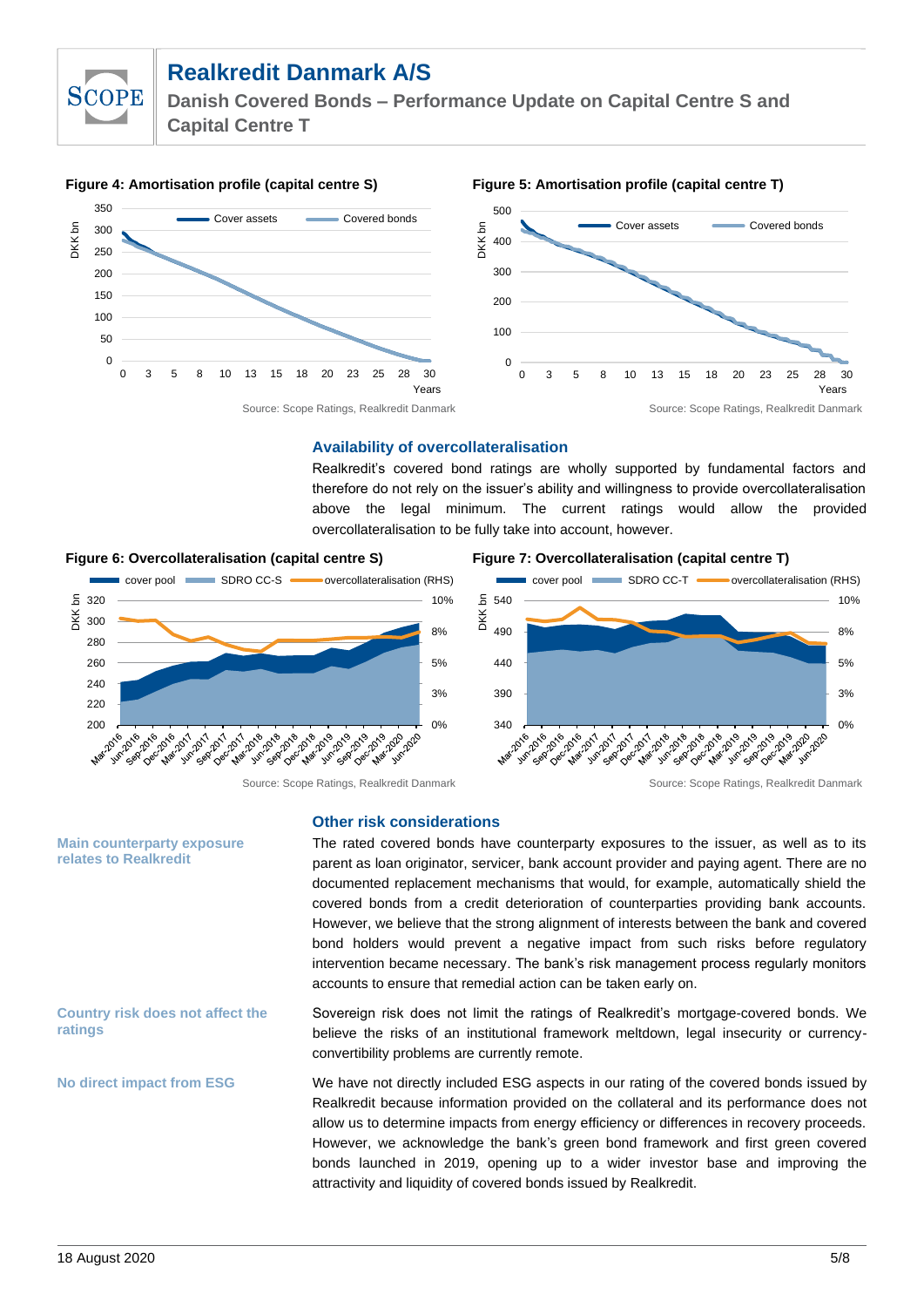

**Danish Covered Bonds – Performance Update on Capital Centre S and Capital Centre T**

# **Appendix: Summary of covered bond characteristics**

| <b>Reporting date</b>                                                    | 30-Jun-20                                                          | 31-Mar-19               | 30-Jun-20                          | 31-Mar-19               |  |  |
|--------------------------------------------------------------------------|--------------------------------------------------------------------|-------------------------|------------------------------------|-------------------------|--|--|
| <b>Issuer name</b>                                                       | <b>Realkredit Danmark A/S</b>                                      |                         |                                    |                         |  |  |
| <b>Capital centre</b>                                                    | S<br>T                                                             |                         |                                    |                         |  |  |
| Country                                                                  | Denmark                                                            |                         |                                    |                         |  |  |
|                                                                          | særligt dækkede realkreditobligationer (SDROs)                     |                         |                                    |                         |  |  |
| <b>Covered bond name</b>                                                 | Danish mortgage covered bonds issued under the Danish mortgage act |                         |                                    |                         |  |  |
|                                                                          | (Specific balance principle)                                       |                         |                                    |                         |  |  |
| Covered bond legal framework                                             | Danish legal covered bond framework                                |                         |                                    |                         |  |  |
| Cover pool type                                                          | Mortgage loans                                                     |                         |                                    |                         |  |  |
|                                                                          | Residential = $74.68%$                                             | Residential = $70.99\%$ | Residential = $65.75%$             | Residential = $56.34\%$ |  |  |
| <b>Composition</b>                                                       | Commercial = $18.37\%$ <sup>6</sup>                                | Commercial = $22.54%$   | Commercial = $28.1\%$ <sup>6</sup> | Commercial = $37.52\%$  |  |  |
|                                                                          | Substitute = $6.95%$                                               | Substitute = $6.47\%$   | Substitute = $6.14\%$              | Substitute = $6.14\%$   |  |  |
| Issuer rating <sup>1</sup>                                               | $A+$                                                               | $A+$                    | A+                                 | A+                      |  |  |
| <b>Current covered bond rating</b>                                       | AAA/Stable                                                         | AAA/Stable              | AAA/Stable                         | AAA/Stable              |  |  |
| <b>Covered bond maturity type</b>                                        | Hard bullets                                                       | Hard bullets            | Hard bullets                       | Hard bullets            |  |  |
|                                                                          | DKK (99.99%)                                                       | DKK (99.99%)            | DKK (94.83%)                       | DKK (93.95%)            |  |  |
|                                                                          | EUR (0.01%)                                                        | EUR (0.01%)             | EUR (1.24%)                        | EUR (2.09%)             |  |  |
| <b>Cover pool currencies</b>                                             |                                                                    |                         | SEK (2.74%)                        | SEK (2.96%)             |  |  |
|                                                                          |                                                                    |                         | NOK (1.19%)                        | NOK (1.01%)             |  |  |
|                                                                          | DKK (99.99%)                                                       | DKK (99.99%)            | DKK (94.48%)                       | DKK (93.47%)            |  |  |
| <b>Covered bond currencies</b>                                           | EUR (0.01%)                                                        | EUR (0.01%)             | EUR (1.1%)                         | EUR (1.99%)             |  |  |
|                                                                          |                                                                    |                         | SEK (3.09%)                        | SEK (3.39%)             |  |  |
|                                                                          |                                                                    |                         | NOK (1.34%)                        | NOK (1.16%)             |  |  |
| Fundamental cover pool support                                           | 6                                                                  | 6                       | 6                                  | 6                       |  |  |
| Maximum achievable covered bond<br>uplift                                | 9                                                                  | 9                       | 9                                  | 9                       |  |  |
| Potential covered bond rating buffer                                     | 5                                                                  | 5                       | 5                                  | 5                       |  |  |
| Cover pool (DKK m)                                                       | 298,294                                                            | 274,660                 | 467,991                            | 490,262                 |  |  |
| Thereof substitute assets (DKK m)                                        | 20,730                                                             | 17,741                  | 28,731                             | 30,483                  |  |  |
| Covered bonds (DKK m)                                                    | 277,564                                                            | 256,919                 | 439,260                            | 459,779                 |  |  |
| <b>Current overcollateralisation/ legal</b>                              | 7.5% / 8%                                                          | $6.9\%$ / 8%            | $6.5\% / 8\%$                      | $6.6\% / 8\%$           |  |  |
| minimum overcollateralisation <sup>3</sup>                               |                                                                    |                         |                                    |                         |  |  |
| Overcollateralisation to support current<br>rating                       | not applicable                                                     | not applicable          | not applicable                     | not applicable          |  |  |
| Overcollateralisation upon a one-notch<br>issuer downgrade               | not applicable                                                     | not applicable          | not applicable                     | not applicable          |  |  |
| <b>Cover pool supporting</b><br>overcollateralisation to support current | 0.00%                                                              | 0.00%                   | 0.00%                              | 0.00%                   |  |  |
| rating                                                                   |                                                                    |                         |                                    |                         |  |  |
| Cover pool overcollateralisation upon a<br>one-notch issuer downgrade    | 0.00%                                                              | $0.00\%$                | 0.00%                              | 0.00%                   |  |  |
| Weighted average life of assets                                          | 24 years                                                           | 24 years                | 22 years                           | 23 years                |  |  |
| Weighted average life of liabilities <sup>5</sup>                        | 26 years                                                           | 26 years                | 3 years                            | 2 years                 |  |  |
| <b>Number of exposures</b>                                               | 166,829                                                            | 168,039                 | 232,428                            | 252,343                 |  |  |
| Average Ioan size (in DKK '000s)                                         | 1,788                                                              | 1,635                   | 2,013                              | 1,943                   |  |  |
| Top 10 residential                                                       | 0.87%                                                              | 0.99%                   | 1.33%                              | 0.74%                   |  |  |
| Top 10 commercial                                                        | 4.46%                                                              | 4.11%                   | 5.78%                              | 4.07%                   |  |  |
|                                                                          | Floating 1.2%                                                      | Floating 2.3%           | Floating 0%                        | Floating 0%             |  |  |
| Interest rate type - assets                                              | Fixed 98.7%                                                        | Fixed 97.5%             | <b>Fixed 100%</b>                  | Fixed 100%              |  |  |
|                                                                          |                                                                    |                         |                                    |                         |  |  |
| Interest rate type - liabilities                                         | Floating 0.1%                                                      | Floating 0.1%           | Floating 25.3%                     | Floating 24.9%          |  |  |
| (fixed/floating)                                                         | Fixed 98.9%                                                        | Fixed 98.5%             | Fixed 74.7%                        | Fixed 75.1%             |  |  |
|                                                                          | Other 1%                                                           | Other 1.3%              | Other 0%                           | Other 0%                |  |  |
| Weighted average LTV (whole loan<br>LTV)                                 | 59.5%                                                              | 60.3%                   | 57.1%                              | 60.8%                   |  |  |
| Geographic split (top 3)                                                 | Denmark 100%                                                       | Denmark 99.8%           | Denmark 96.8%                      | Denmark 97.1%           |  |  |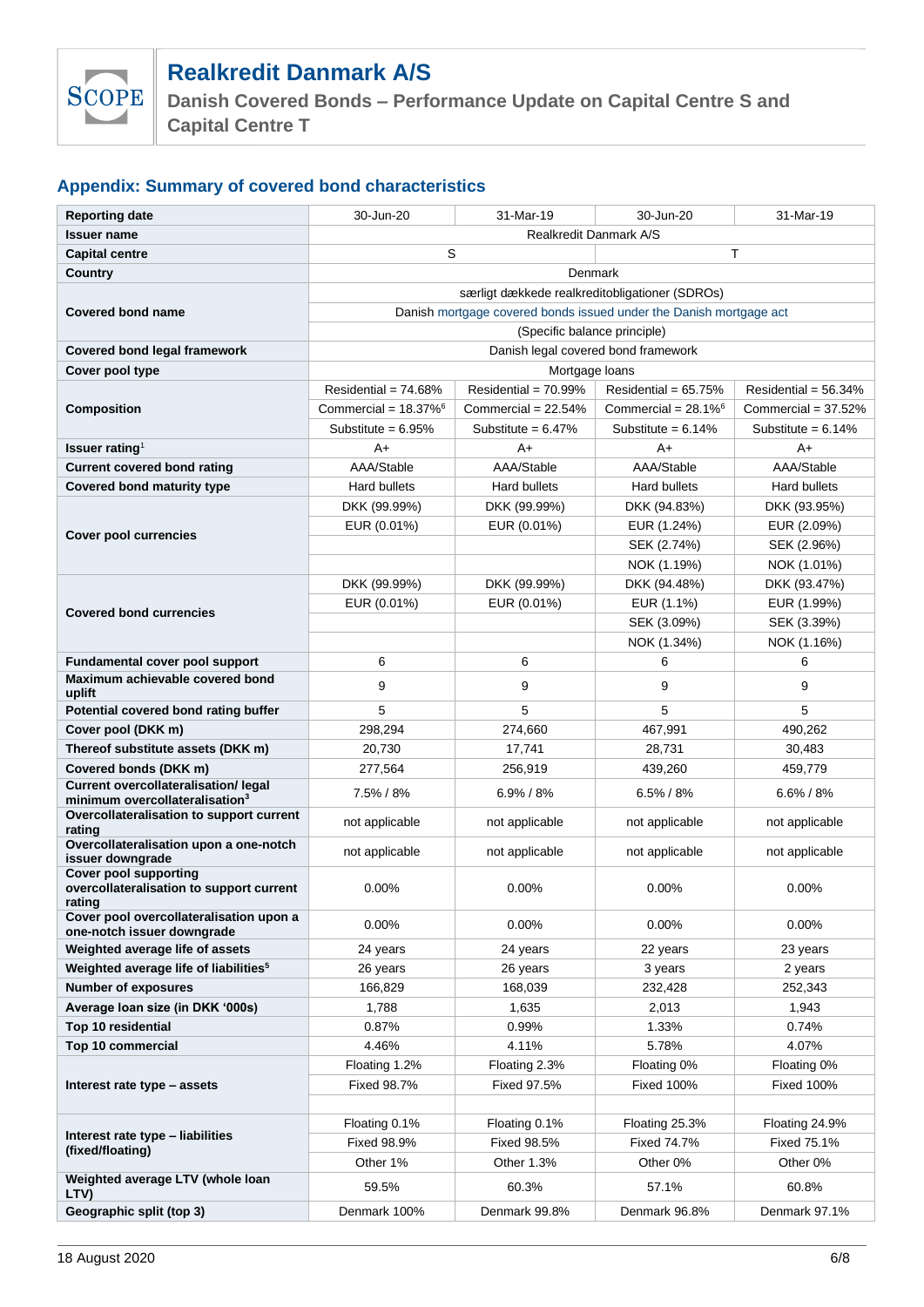

**Danish Covered Bonds – Performance Update on Capital Centre S and Capital Centre T**

|                   | Sweden 0.1%       | Norway 0.8%       | Norway 0.9%                     |
|-------------------|-------------------|-------------------|---------------------------------|
|                   |                   | Sweden 2.3%       | Sweden 2.9%                     |
| Hovedstaden 46%   | Hovedstaden 42.5% | Hovedstaden 46.5% | Hovedstaden 43.5%               |
| Midtiylland 17.3% | Midtiylland 17.6% | Midtiylland 17%   | Midtiylland 17.6%               |
| Syddanmark 16.8%  | Syddanmark 17.4%  | Syddanmark 17.8%  | Syddanmark 18.3%                |
|                   |                   |                   |                                 |
| $3.9\%$ 0.06%     | $3.1\%$ 0.09%     | $3.2\%$ 0.05%     | 2.6%/0.09%                      |
| 50%/1546%         | 50%/1449%         | 75%/1438%         | 75%/1686%                       |
| $92.1\% / 74.7\%$ | 93.0% / 75.3%     | 94.7% / 77.1%     | 93.5% / 74.4%                   |
| 0.126%            | 0.132%            | 0.398%            | 0.400%                          |
| $-1$ to 10%       | $-1$ to $10\%$    | -1 to 10%         | $-1$ to 10%                     |
| $7\%$ / $-7\%$    | 7% / -7%          | $32\%$ / -33%     | 26% / -36%                      |
| 150bps/ 300bps    | 150bps/ 300bps    | 150bps/ 300bps    | 150bps/ 300bps                  |
| 27bps             | 27bps             | 32bps             | 32bps                           |
|                   |                   |                   | Inverse Gaussian/non-parametric |

<sup>1</sup>The issuer's rating Outlook is Negative.

<sup>2</sup> Covered bonds issued after 2014 can be extended if refinancing fails.

<sup>3</sup>8% of legal overcollateralisation is calculated based on risk-weighted assets and effectively results in a lower overcollateralisation level as long as the risk-weighted assets are below 100% of the assets' nominal outstanding balance; Realkredit applies an internal rating-based risk weighting. <sup>4</sup>D0 or D9 denote the stresses commensurate with the rating distance between the issuer rating and the covered bond ratings.

<sup>5</sup> Fixed rate bonds for capital centre T are refinanced regularly reflecting the reset cycles of the mortgage loans.

<sup>6</sup> The drop in commercial assets was driven by a reclassification of 'private rental' from the commercial segment into the residential segment.

Without this reclassification the commercial assets would have slightly increased